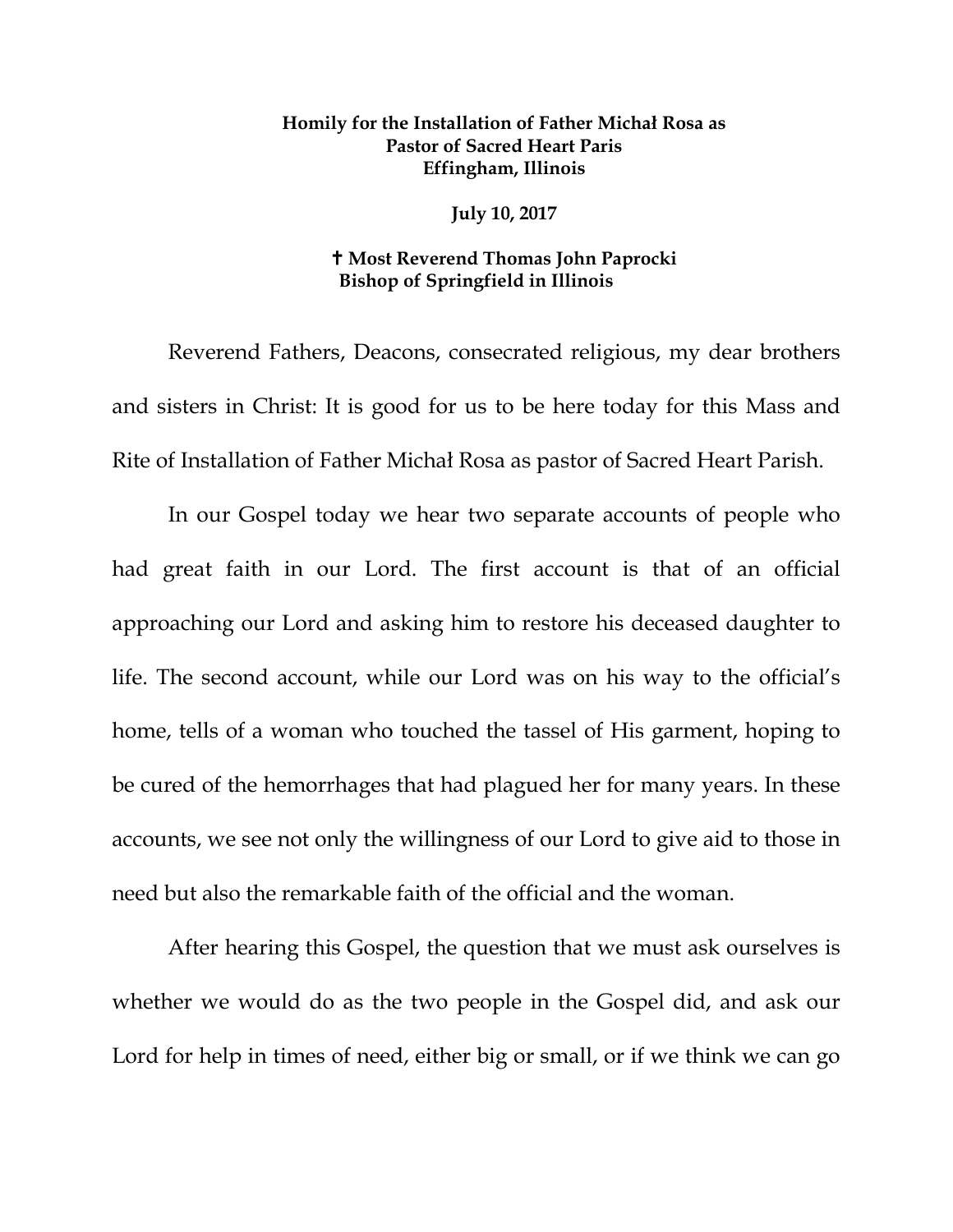it alone. You see, if we are to live as Christ's true disciples we too, must daily rely on the grace of God to assist us in our lives. We must have the faith to believe that no matter what we encounter, that our Lord is greater than any form of brokenness or chaos we may experience due to our human frailty. By His grace we can overcome the suffering that is a part of our human condition so that we may be witnesses to the working of the Lord in the world today.

Today at this Mass we mark the beginning of a new chapter in the life of Sacred Heart Parish with the Installation of your new Pastor. I am very pleased that Father Rosa has accepted the call to serve as the local shepherd of the Catholic community of faith here at Sacred Heart Parish in Effingham. I am deeply grateful to you, Father Rosa, for the way you have faithfully served the people of our diocese for the past three years as parochial vicar of Saint Anthony of Padua, Sacred Heart and Annunciation Parishes. At the same time, I also wish to express my deep appreciation to Father Christopher Brey, the Dean of the Effingham Deanery, for his dedicated ministry as Pastor of Sacred Heart Parish for the past three years.

Father Rosa will now serve you as pastor in this Third Millennium of Christianity, so I think it is fitting to call to mind a theme suggested by our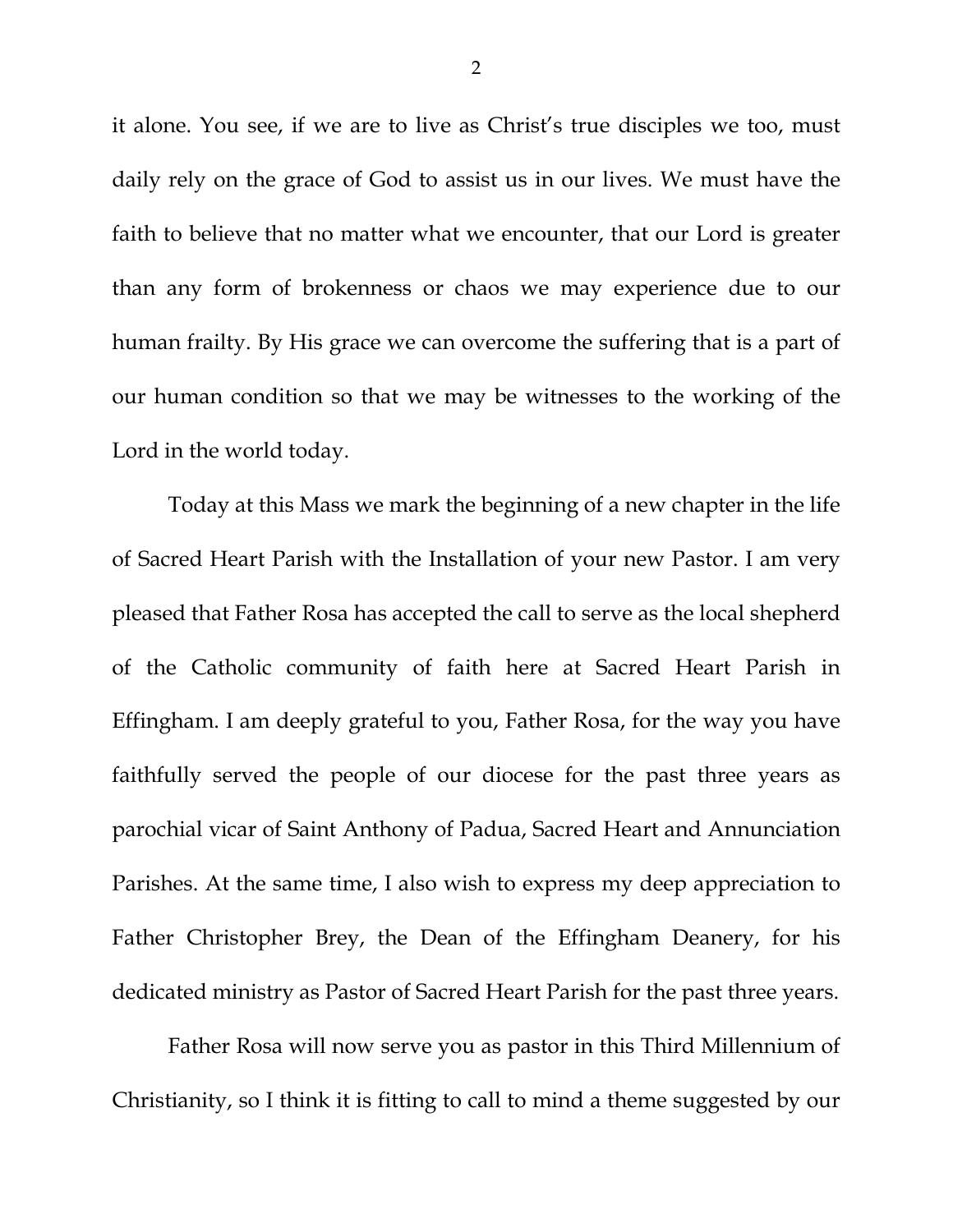late Holy Father, the Great Pope Saint John Paul II, in his Apostolic Letter, NOVO MILLENNIO INEUNTE, "On entering the New Millennium," which I quote as follows (nos. 30-31): "First of all, I have no hesitation in saying that all pastoral initiatives must be set in relation to holiness."

We grow in holiness by following Jesus as His disciples. Closely related to the notion of discipleship is the concept of stewardship. In the First Letter of St. Peter, he writes of stewardship in these words: "As each one has received a gift, use it to serve one another as good stewards of God's varied grace."[1](#page-6-0)

In the Fall of 2015, I published my second pastoral letter, entitled, Ars Crescendi in Dei Gratia, Latin for "The Art of Growing in God's Grace." In it, I wrote, "The art of growing in God's grace is the key to growth in the Church. Building a culture of growth in the Church starts with inviting people to experience the love of Jesus Christ."

Over the course of the years years leading up to the publication of my pastoral letter, I gave much thought to how we could, as a diocese, begin a process of strategic planning for growth in the Church. The growth envisioned is far more than just a quantitative increase in the number of people or the amount of money available to our parishes and the diocese. It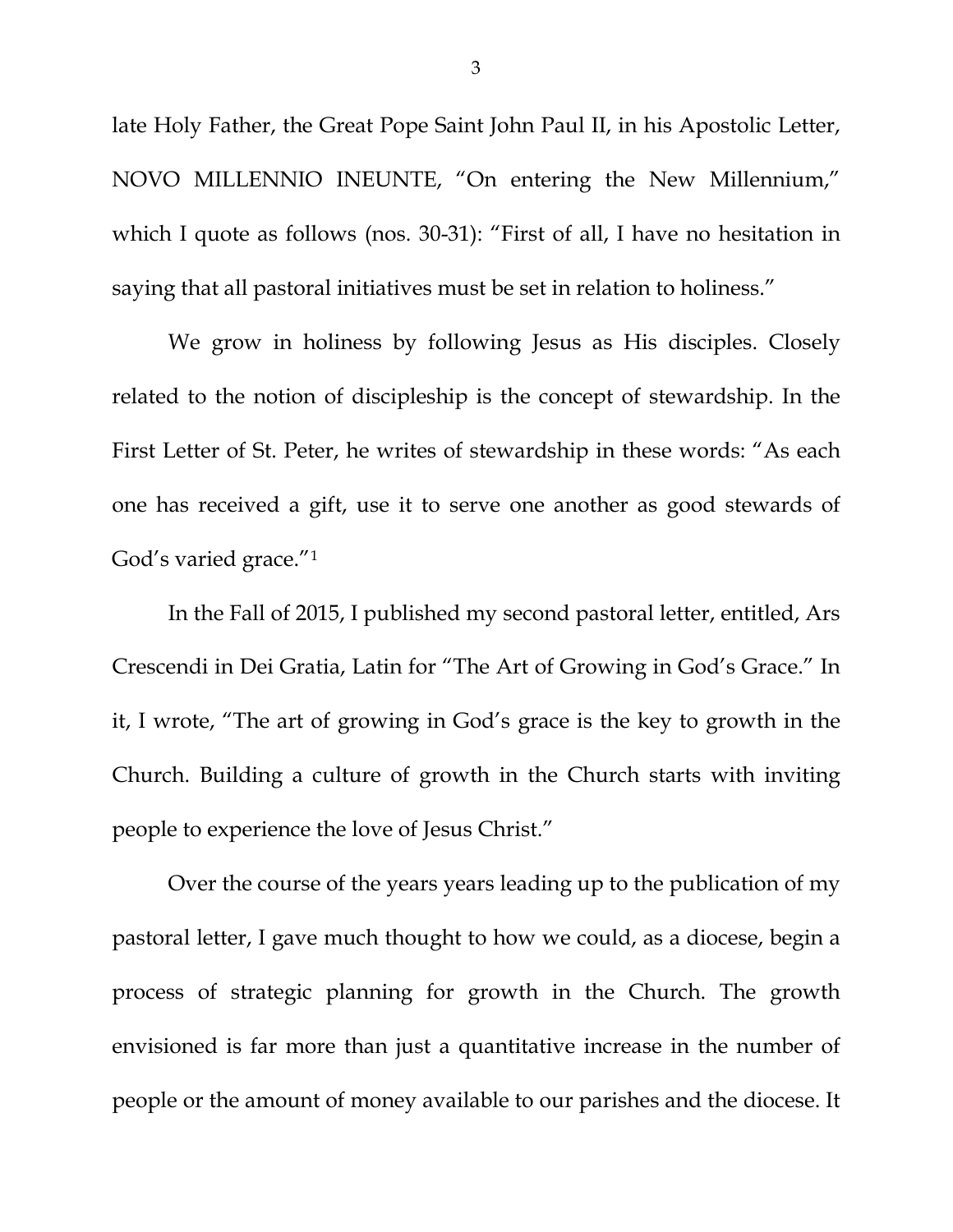is also essential to ensure that we give significant attention to the qualitative growth that will guarantee sustainability for generations that follow.

In my pastoral letter, I said that we must do four things to build a vibrant community of saints:

1. Invite people to join us in prayer, especially Sunday Mass (hospitality);

2. Study the Bible and learn more about Jesus and our Catholic faith (formation);

3. Provide the sacraments as signs of hope and paths of grace to heaven (prayer); and

4. Serve those in need by practicing charity and justice (service).

The verbs in these four action items correspond to the four pillars of stewardship and discipleship that we have begun talking about in our diocese: hospitality, formation, prayer and service. We can all communicate more broadly the message of invitation.

Through prayer, discernment, and consultation with others, it has become evident that the Lord is inviting us to embrace more fully our call to discipleship out of which necessarily follows a life of stewardship.[2](#page-6-1)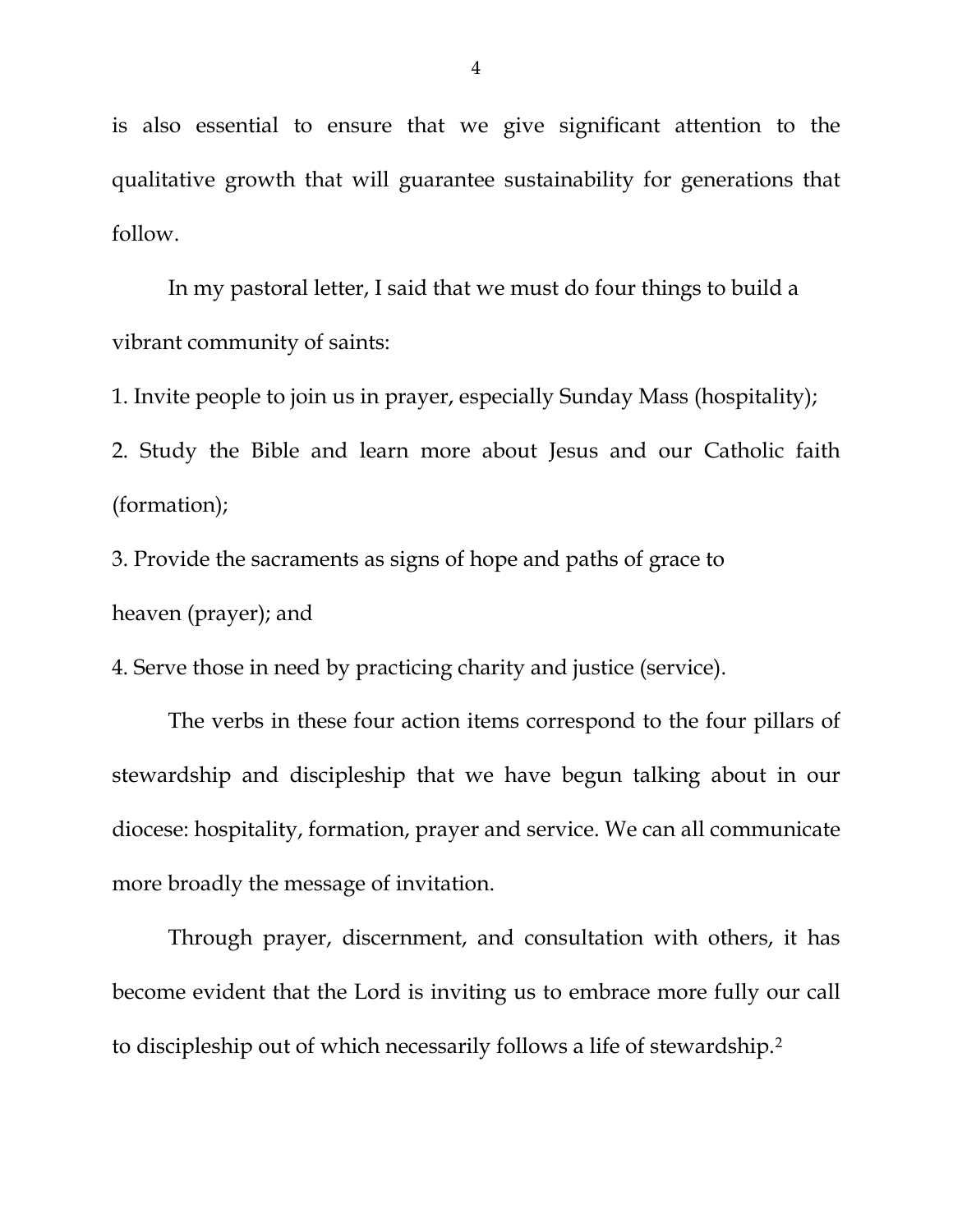Stewardship recognizes that everything we have comes from God. We are stewards whether we recognize it or not and whether we like it or not. Stewardship from God's perspective is that He has given us gifts to be used not just selfishly for ourselves, but to be shared with others. Becoming a disciple means making an intentional decision to accept the Lord's call to follow Him and live the discipleship and stewardship way of life.

I am aware that such a plan for growth is ambitious, but it is one about which I am very optimistic, especially given what this diocese has to offer and the many ways in which various groups are already poised to contribute to that growth. A key group that is essential to this plan for growth is the priests of our diocese, especially our pastors. But they cannot do this alone. They need the help and cooperation of all parishioners. To be able to put into practice the mission of Jesus, we need to be part of a team supporting each other.

Our priests are at the very heart of our journey forward. As Catholics, we rely first and foremost on God's grace. This grace comes to us through the sacraments of the Church of which the priests are the ministers. In a special way, it is the priest who celebrates the Eucharist for us, feeding us with the Bread of Life, nourishing and strengthening us for this journey.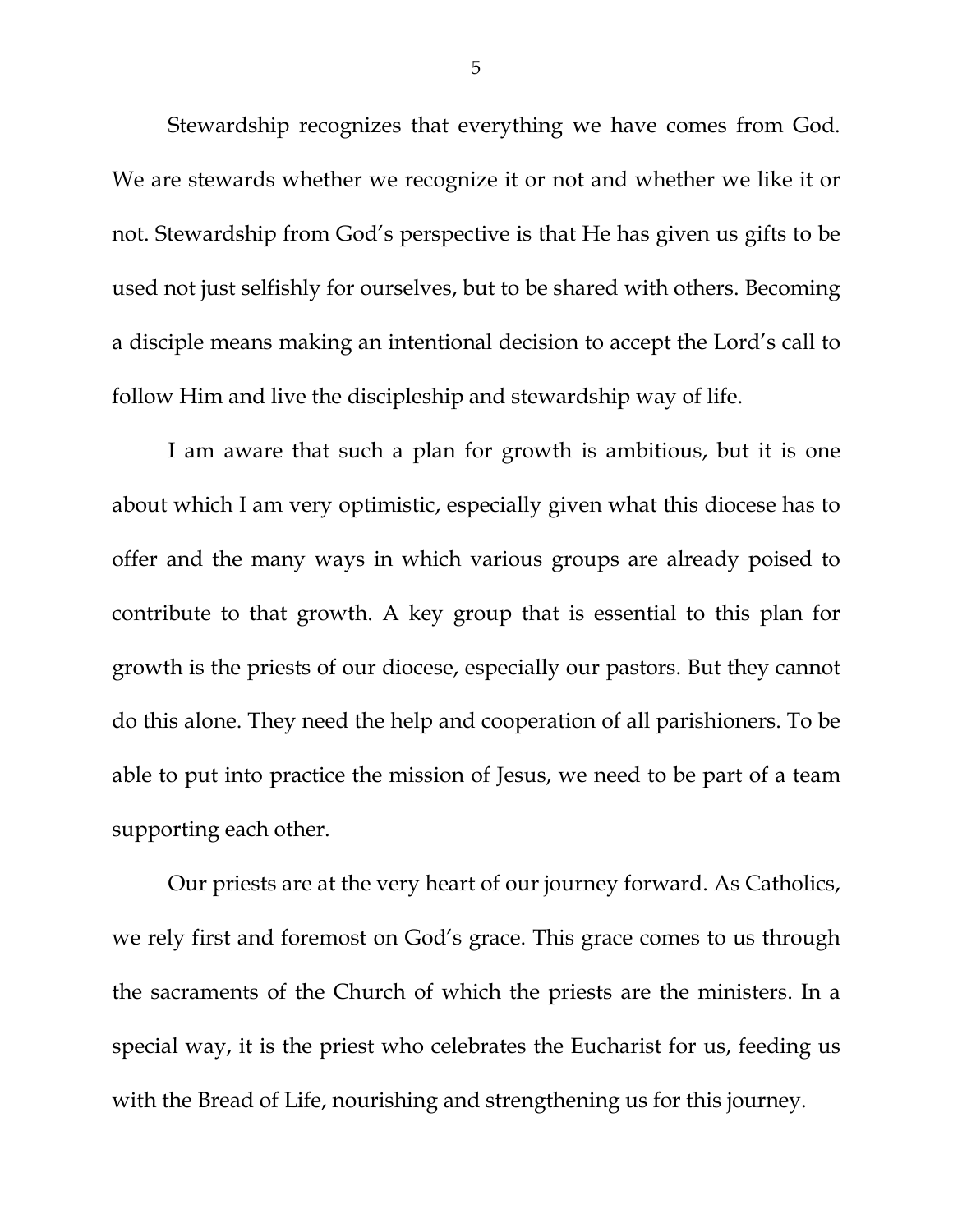Without the Eucharist, this way of life will never succeed. Without priests, we will not have the Eucharist. Therefore, we need our priests for this journey. I am very grateful for the fidelity with which our priests serve the diocese. They are men committed to the building up of the Kingdom and to the salvation of the souls of those in our diocese and beyond. Their example of tireless dedication is an inspiration to me and to all of us of how we are likewise called to serve the Lord as committed disciples of Jesus Christ. It is their joyful, humble example that is, I believe, one of the major factors contributing to the growth in the number of seminarians studying for the priesthood in our diocese. They too, are signs of hope and encouragement to us as we continue this journey.

I pray that all of you will work with Father Rosa in seeking to be intentional disciples of the Lord and good stewards of the gifts entrusted to us for the growth of the Church as we journey together toward our inheritance in the glory of Heaven.

Therefore, dear parishioners of Sacred Heart Parish, I urge you to strive for holiness, to work and pray with your new pastor. Support him, help him, pray for him, and most of all, love him as he loves you and as Christ calls us to love each other. May God give us this grace. Amen.